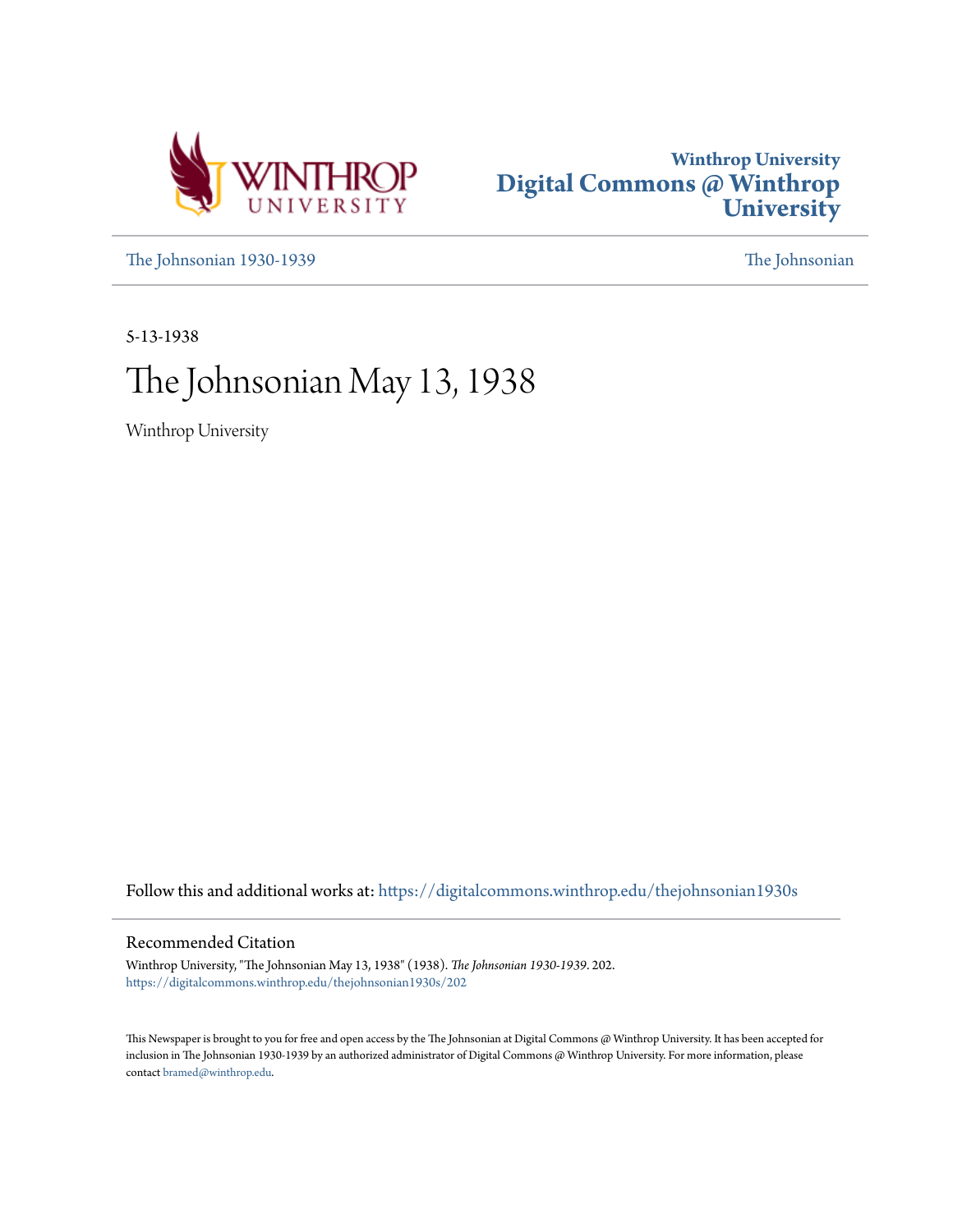New Leaders **Need New Followers** All 1,472 Of Us Can **Be Good Followers** 



ROCK HILL SOUTH CAROLINA FRIDAY, MAY 11, 1938

**Another May Another June Our Graduate Says** 'They Came Too Soon'

**VOL. 18, NO. 24** 

# **Editorial Asides**

m are supposedly use talk- PRESENT PINS ly, we d ald name several overly<br>loquacivus men. By

are the way, does any-

Testator; Senior<br>Order To Be Named

Plans for Genler Chapel, the farth-soprano of Lake View ; and well assembly of the Class of 1824, Oleland, plansk of Hampler and the Class of 1824, Oleland, plansk of Hampler have been chapited with the theory-hampers tra

**Award For Service** To Be New Feature

**PUBLICATIONS** 

**BOARD WILL** 

**Pins Of Fraternity** Given As Prizes<br>By Beta Pi Theta

**Rogers and Austin** 

silence, Plane the way, does any-<br>
censings of horizon As Prizes (16 New Features) (16 Senior Chapel (16 Senior Chapel (16 Senior Chapel (16 Senior Chapel (16 Senior Chapel (16 Senior Chapel (16 Senior Chapel (16 Senior C

Most Por

Shepard To Be New

**Adopts Constitution** 

**Sarah Rosenblum**, rising junior<br>rom Laurens, and Elizabeth Shep-

**Cague** 

Give Jumior Recital (300, Alys Sunter, Emly Harvach (300, automa and Elizabeth Shep)<br>The third recital of a series by dark figures Model, when a series of particles and the series and Markethan and Sunter mass of the seri

# 

an a the state of the two states of the state of the state of the state of the state of the state of the state of the state of the state of the state of the state of the state of the state of the state of the state of the

"Statistics" Reveal These Eight Are "Super-Seniors' **Win Contests For French Writings** 

> Most Original Most Valuable Best all Ros Most Versatche

The identity of the eight "super-seniors." chosen as superiatives by their class hast winter, was vested by The Tatler this week. They are as follows: Top row-Nora Elegan. Virginia Worker Erign Anorman: middle row, Rathe B **CAUTHEN HEADS 30 MERIT LIFE** 

## **EDUCATION CLUB Todd Is New Vice** President; Tilghman<br>Tells About Trip

**Tells About Trip** scans of the coloral perod, which like the first the ring rules.<br>
Tells About Trip scans of the coloral perod, which is the interval activities the total perod, which is the figure of English and the co **Certificates Of Red** 

 $club.$ incl. International Relations Debater's league, and Young Demo- This This program was pla

and Min Alice Huges Smith, we<br>can alice Hughes Smith, we<br>can alice Hughes Smith Car<br>and, Minchel coins and matter gave of original of the<br>seval of throp the latter part of this month of the small<br>finals. We<br>alice the smith

 $\begin{tabular}{l|c|c|c|c} \hline \textbf{SUMMER} & \textbf{SGB001. POBECAST} & \textbf{0} & \textbf{0} & \textbf{0} & \textbf{0} & \textbf{0} & \textbf{0} & \textbf{0} & \textbf{0} & \textbf{0} & \textbf{0} & \textbf{0} & \textbf{0} & \textbf{0} & \textbf{0} & \textbf{0} & \textbf{0} & \textbf{0} & \textbf{0} & \textbf{0} & \textbf{0} & \textbf{0} & \textbf{0} & \textbf{0} & \textbf{0} & \textbf{0} & \text$ 

A personal interview aurery<br>covering the enline student body<br>conducted by a business English<br>class revealed the following

facts:<br>141 have definitely decidava now the counce:<br>
00 are coming if they fall:<br>
34 may come after talking<br>
to their parents:<br>
6 will come if they don't

nt jobs;<br>I is coming if she gets a

1 18 coming is seen a<br>change room achievable, Of the hown atticerate, 23 per<br>cent plan to attend summer<br>sehool, while only mine per annis<br>sehool, while only mine per annis school<br>of the

**1938 Tatler Featuring South** Carolina, Dedicated to State Citizens, Released Monday

> Year Book Places Eight Outstandi n.e Seniors In 'Statistics'

SUBSCRIPTION, SLO A YEAR

**NEW CATALOG IS** 

**TO BE AVAILABLE** 

FIGURE CAPITALION EXPRESS Sensitive in Statistics'<br>
THE CHARGES Sensitive in Statistics'<br>
NA FEW WEEKS South Caroline "for Left ef-<br>
White Uniform Is forcel the citizens of<br>
WHERES South Caroline "for Left ef-<br>
White Unif

Margaret Gambrell, assectate photons . Margaret Gambrell, assectate photons . The Winthrop music department of the color term of the color state of the set of the set of the set of the set of the set of the set of the set constitution serve and<br><mark>constitution</mark> serve and ons will be taken from pro-

with a requ

ists for The T

**ASTRONOMY CLUB TO SEE ECLIPSE** 

> **Stokes Describes** Event To Happen<br>Tomorrow Morning

, mankent advertire.<br>Beiva Craig, Rebec<br>Margaret Moseley we

er is Dr. H. M.

 $\begin{tabular}{ll} \textbf{MIGM} \end{tabular} \begin{tabular}{ll} \textbf{MIGM} \end{tabular} \begin{tabular}{ll} \textbf{MIGM} \end{tabular} \begin{tabular}{ll} \textbf{MIGM} \end{tabular} \begin{tabular}{ll} \textbf{MIGM} \end{tabular} \begin{tabular}{ll} \textbf{MIGM} \end{tabular} \begin{tabular}{ll} \textbf{MIGM} \end{tabular} \begin{tabular}{ll} \hline \textbf{MIGM} \end{tabular} \end{tabular} \begin{tabular}{ll} \hline \textbf{MIGM} \end{tabular} \begin{tabular}{ll} \h$ 

**Contribution and Controlling Controlling and Controlling and Controlling and Controlling SI (** $\mu$ **-<br>
Corrification in St. C., drawing- of the stages of the state of motion<br>
with the method of motion in the state "The beyo** 

oming year. Her cocal city is Delta and Westman (and week,  $\mu$  can also the consequence of the consequence of the consequence of the consequence of the consequence of the consequence of the consequence of the consequence

lta dust from Washington, according

ombie, Catherine Jones, Margaret

were recommended for renewal of the aware the away or Hitlande.<br>Students qualifying for the Water Sately Instructorship certificates<br>are: Instructorship certificates<br>are Catherine Easterlin, Julia 1.<br>Demisa. Agues Leiand,

# $\begin{tabular}{lcccc} \textbf{Tarity} & \textbf{Winlltrop} & \textbf{studends} & \textbf{were} \\ \textbf{a'suured certificate for passing the American Red Group \\ and Instructorably course offerred to a first level, in April by Mau Margaret Lee of \\ a April by Mau Margaret Lee of \\ \end{tabular}$ the physical education department incl.

league.<br>
A constitution, drawn up by<br>
Martha Orr and Sarah Rosenblum.<br>
was udopted at this meeting of the<br>
club.

**SAVING AWARDS** 

**IN APRIL TESTS** 

Lea And Mix Give

**Cross To Students** 

Norwood, and Edith Gentry.<br>Amaz White, Martha Genton, 1979.<br>Wary Gaston, Virginia Simmons, M.<br>C. Martin, and Harjorie Mitchell<br>Wire recommended for renewal of new senior life saving certificates.

Miss Lillian Hoparth, accretary Chomse, Agues Leiand, Catherine Inc. 1111. Control in the Miss Leian Marketine (and member of the Han are Lucay, has related the state of the stress and Marketine control in the control inc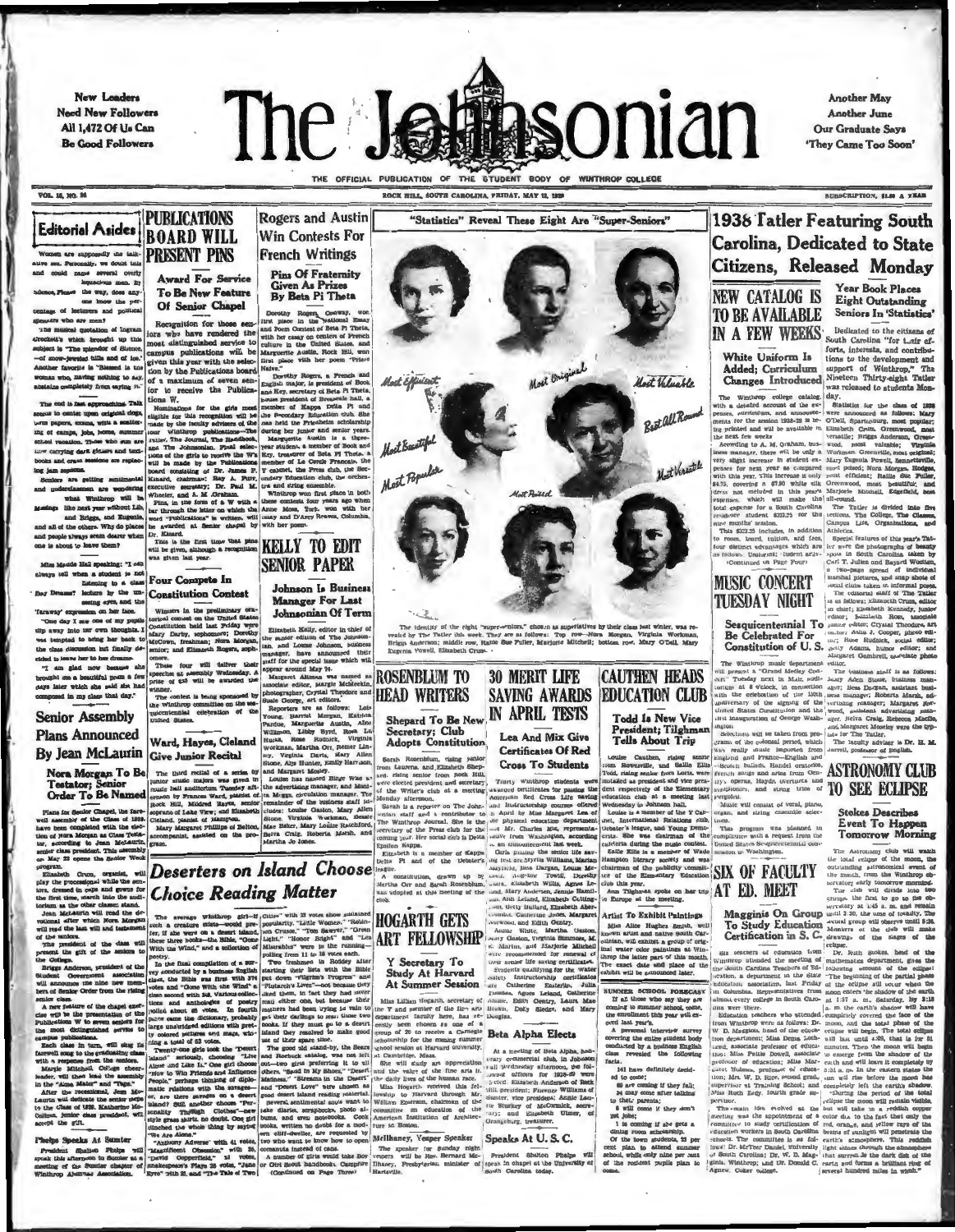

# Editor's Note-Sarah Ro

**Diary:** (In the manner of Sams<br>Ia O. O. Malntyres column, a la' el Pepya,

led at the unearthly hour of 6:45 by Mented at the uncertainty nour or we out<br>of the head of the channel and then to done of the total contract and then to done a<br>ionger. Up and to breaktant on a cup<br>ionger. Up and to breaktant on a cup<br>and the first indicat

OII to classes, being previously framed-ai-<br>and to be bored, and was pleasantly surfaced by a guess appeaker, a hims Daya, gromor of economics and sociology at Wells<br>also control of the board of the New York Press on the b

We present the appearance of the access or failure depended<br>them to and Moheler's Day greuns. on you. Not measure you can have a sent to be a super set of the second to watch the crowning of the app. Not aren't insuring th

#### Thoughts while gazing from win

The orchests while gating from window:<br>The orchestra concert was an interesting<br>is any Artist course we had this year ... the<br>resher has certainly favored Winkingo interesting<br>ear ... the old popular song "I Pav Down"...<br>A year<br>and Go H  $\sim$ 

#### Add Interesting Observances:

Ass assertsing outs - means:<br>Edith Gentry's placing of red roses at the<br>tatue in Main building to commensorate<br>sume D'Arc day, May 7.

#### Gets sleaned from 2 a. m. hall sea

issued trum  $\bullet$  me complex; *t* reryon<br>steriority, a normality, and a superiplex.<br>if the other become of the other become<br>ily dominant acrording to the com perau<br>1 Infr rson ma any eme<br>nferiority, a norn<br>mplex. One or<br>rily dominant ac arily d pany one to to. tings from Serapbook rothy Parker:

Two Volume Novel," hy Dor<br>The sun's gone dim, and<br>The sun's gone dim, and<br>The mosa's turned black;<br>For I loved him, and<br>He didn't love back.

News About Books

"The Antigune of Sepheeles," translated by<br>the Jay Chapman, is a new translation of John Jay Chann

John Jay Chromes and the best control of the state of the state and the best best property compared to the control of the state of the state of the state of the state of the state of the state of the state of the state of be, Haemon, and the queen. Euryd on goes into voluntary exile.

Cross (rest into volutions) refine. Cross (rest into the play it also computed the play it also the rest window when the play it also the rest within play in the world. . The cross above the model of the rest of the model for<br>probable as any pair of terms in this<br>contribution  $\mathcal{I}^{\alpha}$ . The CHosicity much addition<br>of  $\alpha$  with a gradient from the standard more than<br> $\alpha$  and the gradient of the standard more of standard<br>in the pair of a

tor gives up his prosperous practice

and relation to his state or constant to his state of the state of the state of the state of the does not a constant in the state of the history of the half so with Though engrousing in the state of the line state of the

# "Yeah," said the fresh, "I'm mad, 'cause

We have?' cinculated snother "green-

"Un-huh. In all the dormitories except



 $\begin{minipage}{0.9\textwidth} \begin{tabular}{lcccc} \textbf{A} & \textbf{B} & \textbf{B} & \textbf{C} & \textbf{B} & \textbf{C} & \textbf{B} & \textbf{B} & \textbf{B} & \textbf{B} & \textbf{B} & \textbf{B} \\ \textbf{M} & \textbf{A} & \textbf{A} & \textbf{A} & \textbf{B} & \textbf{B} & \textbf{B} & \textbf{B} & \textbf{B} & \textbf{B} & \textbf{B} \\ \textbf{D} & \textbf{A} & \textbf{B} & \textbf{B} & \textbf{B} & \$ EDITORIAL ASSOCIATES Nancy Beaty PRODUCERT EDITOR .Margie McJ 

#### WE AREN'T SAYING **HUUUBIE, SENIURS**

We aren't saying goodbye, senie th, the last regular Jonn to gain  $1337 - 38$ 

We aren't bewaiting the fact that lege years-are over. They are innahed; you can't deny it. You enter had a good time or you didn't enjoy Winthrop one<br>bit. And the success or failure depended

it re and freshmen how to do things. We'll get along.

But we are saying that we're going to miss you.

We are saying that we're thankful you were here with us, were our friends,

and were our leaders. and were our leaders.<br>We are saying that it's an exciting<br>time-graduation-with its reminis-<br>cences, its breaking of ties, its exciteand its oh so optimistic hopes

for the future. We are saying that next year and for years to come we are looking for-<br>ward to seeing you back on the campus or in your own home or almost anywhere else<br>friends meet. else in the world where old

friends meet.<br>We aren't saying goodbye, seniors,<br>for it isn't goodbye. We'll tee you at<br>every turn of the road. South Carolina<br>is just one big family anyway—and that is the charm of going to Winthrop Everybody knows everyhody e

**tuff** 

'n things

And we'll meet at our jobs, on the street, and on any trip to the beach and intains. Wo'll have a wonderful the mountains.  $w \approx u$  have a wonderful<br>time in those years to come. And it's<br>sate to say we'll be talking Winthrop! a Ari it's

We aren't saying goodbye, senio

#### **JAMES WILLIAM THOMSON**

The sad news has come that Dr. J. W. Thomson is dead. His death J. W. Inomson is dead. His death<br>was not unexpected, but this does<br>not lessen the feeling of sorrow at<br>Winthrop college, and many thou-<br>sands of graduates of Winthrop will read the news of his death with

His long connection with the since 1898 as Professor of Education, Ethics, and Bible<br>made him a vital part of the institution. He was a born teacher, alays sympathetic and understanding, commanding the love and respect of his pupils. And he did not forget them when they left the College; his thoughtful helpfulness

followed them.<br>Dr. Thomson's interests and ervices extended beyond the Winthrop campus. He was a significant<br>part of the educational life of the State. He served for many years as a member of the State Board of **Inpation** 

One thinks of Dr. Thomson as bound and kept by the spirit of loyalty-loyal to his family, to his profession, to his church, and to his State. Absent from the College during his last years by reason of

**Rat Nibblets** 

**SE FLOSS THE FRESH** 

beautiful front!<br>
Nexember (in spite of poleon ivy)<br>
your dancing, we've decided, is decid-<br>
cdiy Egyptian and we wenture to say<br>
your make a delightful goddens-yes?<br>
Your make a delightful goddens-yes?<br>
Mary Marret says a

impaired health, he never forgot Winthrop, and Winthrop will not forget him. James P. Kinard.

**Joan Philar** 

abeth Ander

THE JOHNSONIAN

DAY, MAY 11, 1939

EDITORIAL COUNCIL

LINTOR IN CHIEF

**HUSINESS MANAGER** 

NEWS EDITOR

### WE ARE SORRY TO GIVE HIM UP

**FEATURES** 

ouse Fant Subscription Price (regular semi-a)<br>man Philee Soundription Fring, by Mail .<br>Advertising States on App

With the announcement that the<br>Reverend John Hardin Marlon Jr., pastor of the Oakland Avenue Presbyterian<br>church, will leave Rock Hill this sum-.<br>Han mer to accept a charge in Durham,<br>N. C., Winthrop feels that she is losing<br>a part of herself.

During his five years here Mr.<br>Marlon has come to mean a great deal to Winthrop gurls despite the fact that he was not directly connected with the

For one thing, he spoke our language. He knew the kinds of things we were interested in and he told us about them. His was not a religion of dogma and worn-out creeds, but a vital, every-<br>day religion-the kind that keeps many a college girl from being overcome by a conege garn from worlds college experience<br>opens to her -- the kind that makes<br>these new worlds beautiful and exciting.

Winthrop has been exceedingly for-<br>tate in having had Mr. Marion so near. He has been an interested, sympathat is the first to the girls, a wise coun-<br>selor, and an inspiration. His place will<br>not easily be filled.

A SENATE SHOULD LEGISLATE Winthrop has Senators. Winthrop

renda legislators. Senators legislate.<br>The 1938-39 Senate meets today.<br>Senators should go to the Senate meeting. A Senate without Senators is a sad

te jindaad  $\epsilon$ **CONTRACTOR** 

Craug, Engenia Kendall,<br>Meadors Lunn, Amelia<br>Muldrow, Ehz-beth-Fuller, Mary Hayes Calboun,<br>Clara Webb, Ann Wibimon, Soderia Lott, Margie<br>Denne, CIRCULATION: AN Entretainment Lawson, Amelia Varonce, Lydia<br>Simmona, Frances Wil-

ng School Year Except Hosiday<br>e Regular Season the Official<br>ent Body et Winthrop College<br>robina College for Women  $M_{\rm BH}$ ny Farm, Mary Fran<br>Bankhead, Caro sumy Farm, Bary France<br>
con Bankhead, Carol<br>
Green, Daisy Martin<br>
Jones, Bell Williams, Mary<br>
Hispaton, Elizabeth Rents, \$1.00 Per Year on, Elizabeth<br>vita McCant<br>vita McCant **NUMBER ASSOCIATES u.** Sa

> But a Senate with energatic, indeexpressive, fearly pi ndent,<br>suce-of-opp u-in-thers ca., accor push much more than a Senate minus its Senators.

> Even if laws passed are vetoed. Even if there is always enough red tape to choke the life of any weak little freedom plant.

The Senate is meeting today. The<br>Senate is supposed to legislate. Senators **tars** should go to the Senate meeting to leg-

#### **WEARERS OF THE W. RECUGNIZING ABILITY**

The awarding of a Publications W to a miximum of seven girls who have<br>the mentorious service on one of the tour campus publications should become<br>a worthy tradition, for

... it will recognize unsalfab, superiwork done for Winthrop and Winthrop alone

... it will be given to a girl not be cause of the supposed honor of her ofquality of her work

... it will be necessarily exclusive<br>and therefore, more to be prized—

... it will give those girls some tangible appreciation for their hard, and usually thankless, job-

. it will set high ideals of work-<br>hip which can be attained by a lowly reporter as well as by mada the

.. it will add another beloved eustom to a school lacking in tradition.

From

**PHYLLIS** 



Well, with May Day and Juniorwer, we can take one good, deep exams begin.

Speaking of Janior-Scale varantion which might well have been "Hello, Brown! Are you using your size

nelent words are you many ;<br>edght?"<br>"Spiendid! Then you won't suf<br>e your text"

The Citadel orchestra was grandi No do<br>about it. They added much to the evening<br>catrialmenci, Who was the cute ainglu<br>clummer who sounded more like a prof<br>sional than an annateur?

This isn't such a had promise to make!

When you are far away dear,<br>I pramies to be true:<br>Whenever I him another man<br>I'll always think of you."

And how's this for a setter back home Clemeon, or P. C., or Davidson . . . to Cim

ements, or  $x \cdot v \cdot v$ , or two<br>version  $v$ , and the state of the state of the state<br> $\frac{1}{2}$  and  $\frac{1}{2}$  and  $\frac{1}{2}$  and  $\frac{1}{2}$  and the<br> $\frac{1}{2}$  and  $\frac{1}{2}$  and  $\frac{1}{2}$  and  $\frac{1}{2}$  and  $\frac{1}{2}$ <br>in the chiner

Hair offers this from her so

Danger-Mien Working<br>I must not heed this urge to call<br>Illm up. It wouldn't do at all,<br>For female interruptions to here<br>I here master intellects at work.

Nor can I even hepe that he<br>Will think of telephoning me<br>While there is business to be dens,<br>For work is work and fan is fun-<br>And nesse the twals abili

A girl, when asked about an eld Otenson<br>friend, replied- $-1$  think about him every time his hat fails on me." Investigation<br>showed that he had once given her a Chipn-<br>showed that he had once given her a Chipn-<br>on hat whic out, Rob

They my:

It's still true that the unspoken harsh<br>word never stars a que:rel,<br>Half the world d\_csn't know how the other<br>half lives, but it is usually pretty sampleious.

They tell us that there is honor among<br>the cutlaws, but we don't believe that they<br>are any better than the rest of us.

After a semester of studying how other<br>people write poetry, Dr. Wheele's versification class tried some of their own. The wing poem was judged the b

#### Rondeau

Fou ask me why I stare at you-<br>It's not because you eyes are hine,<br>It's not because your eyes are hine,<br> $\sqrt{R}$  if it in made you, they'd be gray,<br>And not for those quiet kings you any<br>In tones that make your words sound

To me, your presence is my cue<br>for allemes; so I hook at you;<br>It seems to me the only way-<br>You ask me why!

When you are gene, my life is through<br>Until you come again into<br>This apot where living is each day<br>Made bright as by the sun's warm ray.

A man's begun my life anew!<br>You ask n.e why? -Harriet Morgan

um his knowledge and experiences he gives,<br>assifishly, Little<br>salising the great part he plays,<br>disting charm and personality.

Her aim in life is to teach those who w

teach others,<br>And try to show them if she ean,<br>Life is not only made of big impertant things<br>but she that the she that determine man,<br>Little and neglected traits determine man,

Dripping sentimentality: Ice pressed her<br>lips; they looked reagh dried to him. (Filat:<br>She should use Tangue. Or should ahr?)

There was a lady once who said that,<br>heap, and thoda. Wooder what she'd call<br>so-a thap, p'raps. Amen!

An chere Tille, in critical time and the boundary with Slowge. They're going in the vertex of the sole of the second Person and the second in the first control of the second in the first of the second in the first propert 

CE

**Personalities**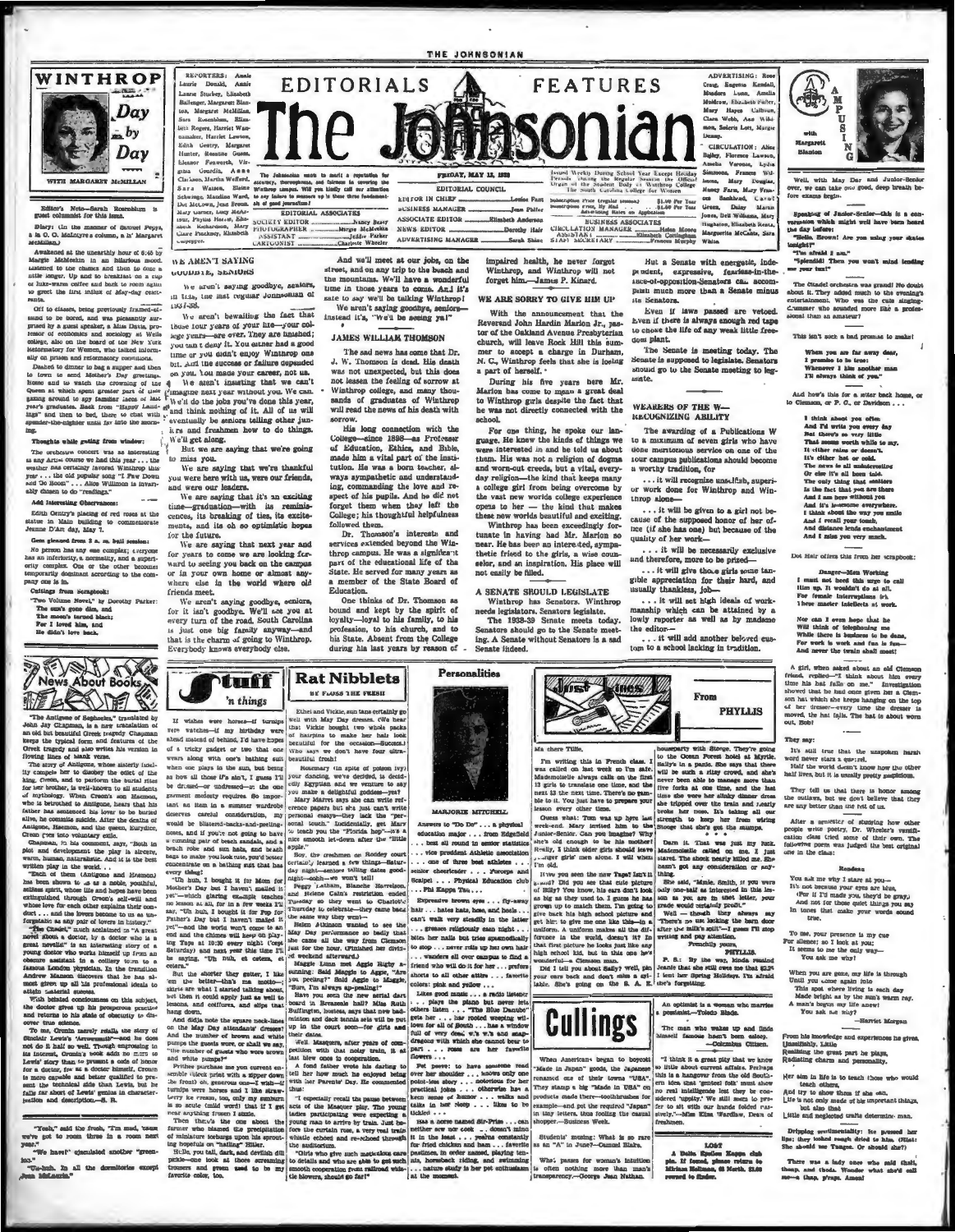